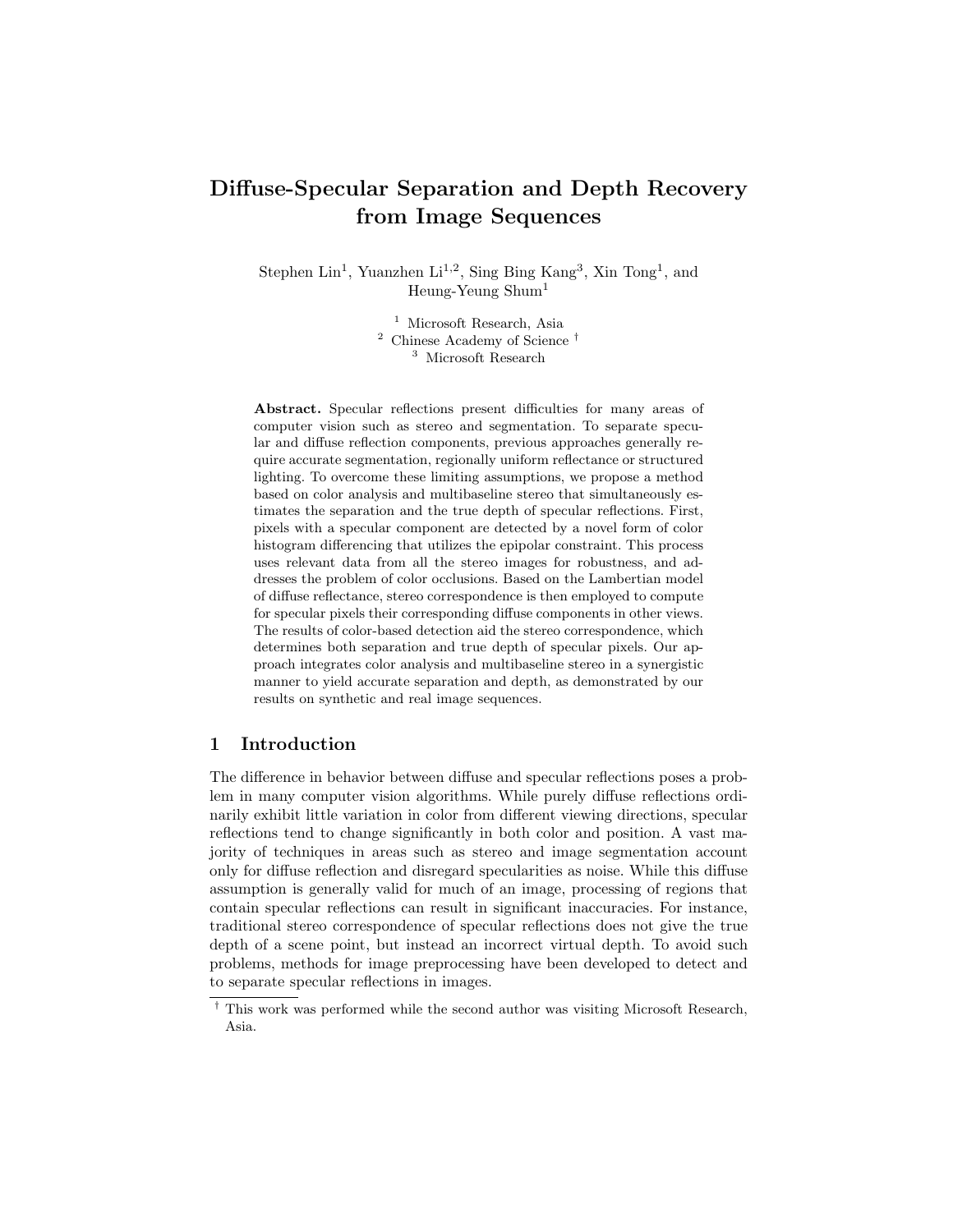#### 1.1 Related work

To distinguish between diffuse and specular image intensities, most separation methods utilize color images and the dichromatic reflectance model proposed by Shafer [15]. This model suggests that, in the case of dielectrics (non-conductors), diffuse and specular components have different spectral distributions. The spectral distribution of the specular component is similar to that of the illumination, while the distribution of the diffuse component is a product of illumination and surface pigments. The color of a given pixel can be viewed in RGB color space as a linear combination of a vector for object reflectance color and a vector for illumination color. All image points on a uniform-colored surface lie on a dichromatic plane which is spanned by these two vectors.

Rich literature exists on separation using the dichromatic model. Klinker et al. [7] developed a method based on the observation that the color histogram of a surface with uniform reflectance takes the shape of a "skewed T" with two limbs. One limb represents purely diffuse points while the other corresponds to highlight points. Their separation algorithm automatically identifies the two limbs, then computes the diffuse component of each highlight point as its projection on the diffuse limb. To estimate specular color, Tong and Funt [16] suggest computing the dichromatic planes of several uniform-reflectance regions and finding the line most parallel to these planes. Sato and Ikeuchi [14] also employed the dichromatic model for separation by analyzing color signatures produced from many images taken under a moving light source.

Besides color, polarization has also been an effective cue for specular separation. Wolff and Boult [17] proposed a polarization-based method for separating reflection components in regions of constant Fresnel reflectance. Nayar et al. [12] used polarization in conjunction with color information from a single view to separate reflection components, where a constraint is provided by neighboring pixels with similar diffuse color.

These previous approaches have produced good separation results, but they have requirements that limit their applicability. Nearly all of these methods assume some sort of consistency among neighboring pixels. For the color algorithms, color segmentation is needed to avoid problematic overlaps in color histograms among regions with different diffuse reflection color. Segmentation algorithms are especially unreliable in regions containing specularity, and errors in segmentation significantly degrade the results of dichromatic plane analysis. Additionally, these color methods generally assume uniform illumination color, so interreflections cannot be present. For typical real scenes, which have textured objects and interreflections, anatomizing the color histogram is essentially infeasible. The need for segmentation also exists for polarization methods, which additionally require polarizer rotation. The algorithm by Sato and Ikeuchi [14] notably avoids these assumptions, but the need for an image sequence taken under a moving light source restricts its use.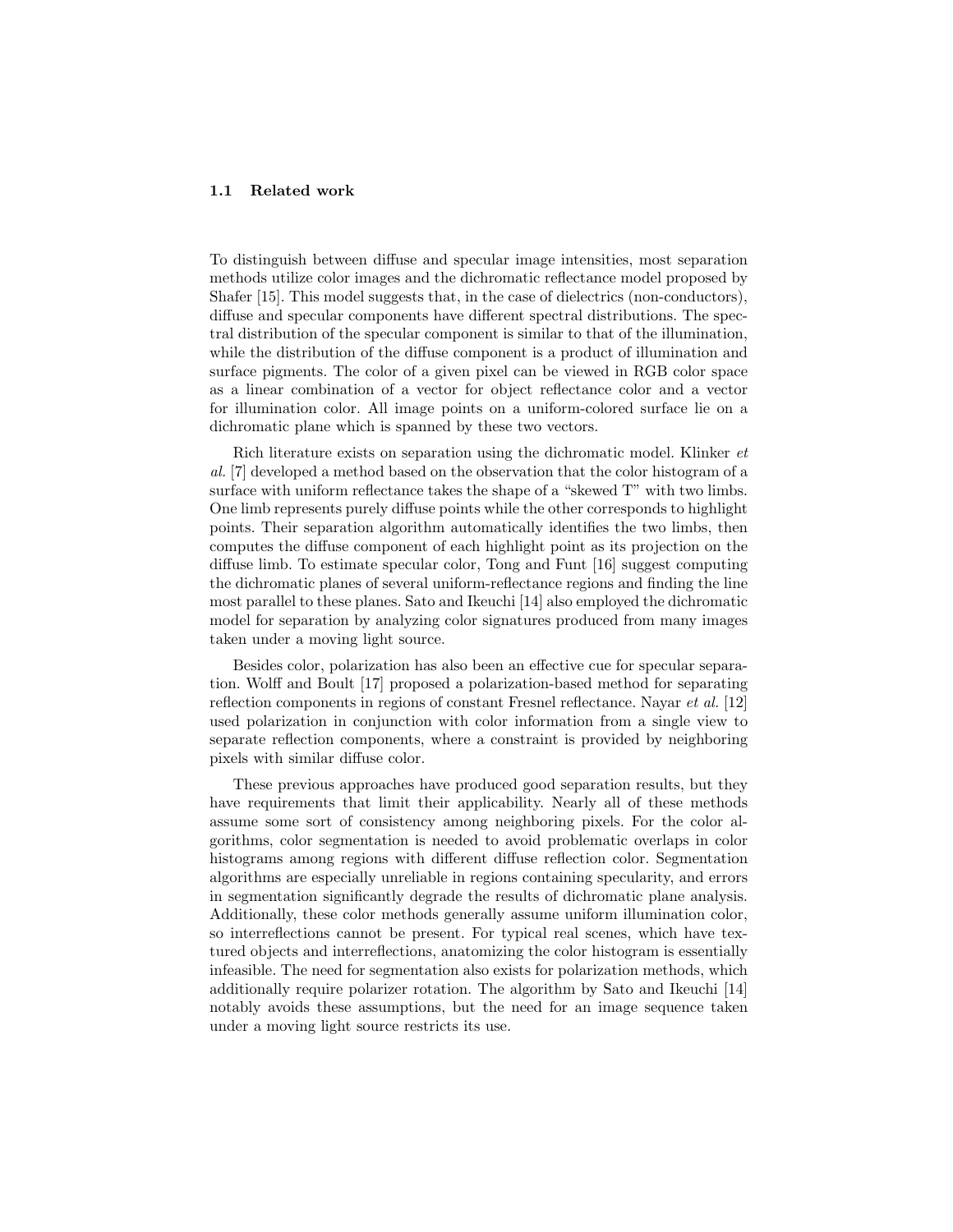#### 1.2 Stereo in the presence of specularities

Stereo in the presence of specular reflection has been a challenging problem. Bhat and Nayar [1] consider the likelihood of correct stereo matching by analyzing the relationship between stereo vergence and surface roughness, and in [2] they further propose a trinocular system where only two images are used at a time in the computation of depth at a point. Jin *et al.* [5] poses this problem within a variational framework and seeks to estimate a suitable shape model of the scene. Of these methods, only [2] has endeavored to recover true depth information for specular points, but it involves extra efforts to determine a suitable trinocular configuration.

#### 1.3 Our approach: Color-based separation with multibaseline stereo

We circumvent the limiting assumptions made in previous works by framing the separation problem as one of stereo correspondence. By matching specular pixels to their corresponding diffuse points in other views, we can determine the diffuse components of the specularities using the Lambertian model of diffuse reflection. In this way, we employ multibaseline stereo in a manner that computes separation and depth together.

Without special consideration of camera positions, we handle highlights in multibaseline stereo by forming correspondence constraints based on the following assumptions: diffuse reflection satisfies the Lambertian property; specular reflections vary in color from view to view; scene points having specular reflection exhibit purely diffuse reflection in some other views. The first assumption is commonplace in computer vision, and the second assumption is not unreasonable, because specular reflections change positions in the scene for different viewpoints. Even when a specular reflection lies on the same uniformly colored surface between two views, the underlying diffuse shading and the specular intensity will likely change, thus yielding different color measurements [9]. The third assumption is dependent on surface roughnesses in the scene, but is often satisfied by having a sufficiently long stereo baseline for the entire image sequence.

With epipolar geometry and the aforementioned viewing conditions, our proposed method first detects specular reflections using stereo-enhanced color processing. The color-based detection results are then used to heighten the accuracy of stereo correspondence, which yields simultaneous separation and depth recovery. It is this synergy between color and stereo that leads to better estimation of both separation and depth. With their combination, we develop an algorithm that is novel in the following aspects:

- The epipolar constraint is used to promote color histogram differencing (CHD) by correspondence of image rows.
- $-$  A technique we call *Multi-CHD* is introduced to handle color occlusions and to make full use of available images for robust specularity detection.
- Diffuse components and depth of specular reflections are computed by stereo correspondence constrained by epipolar geometry and detection results.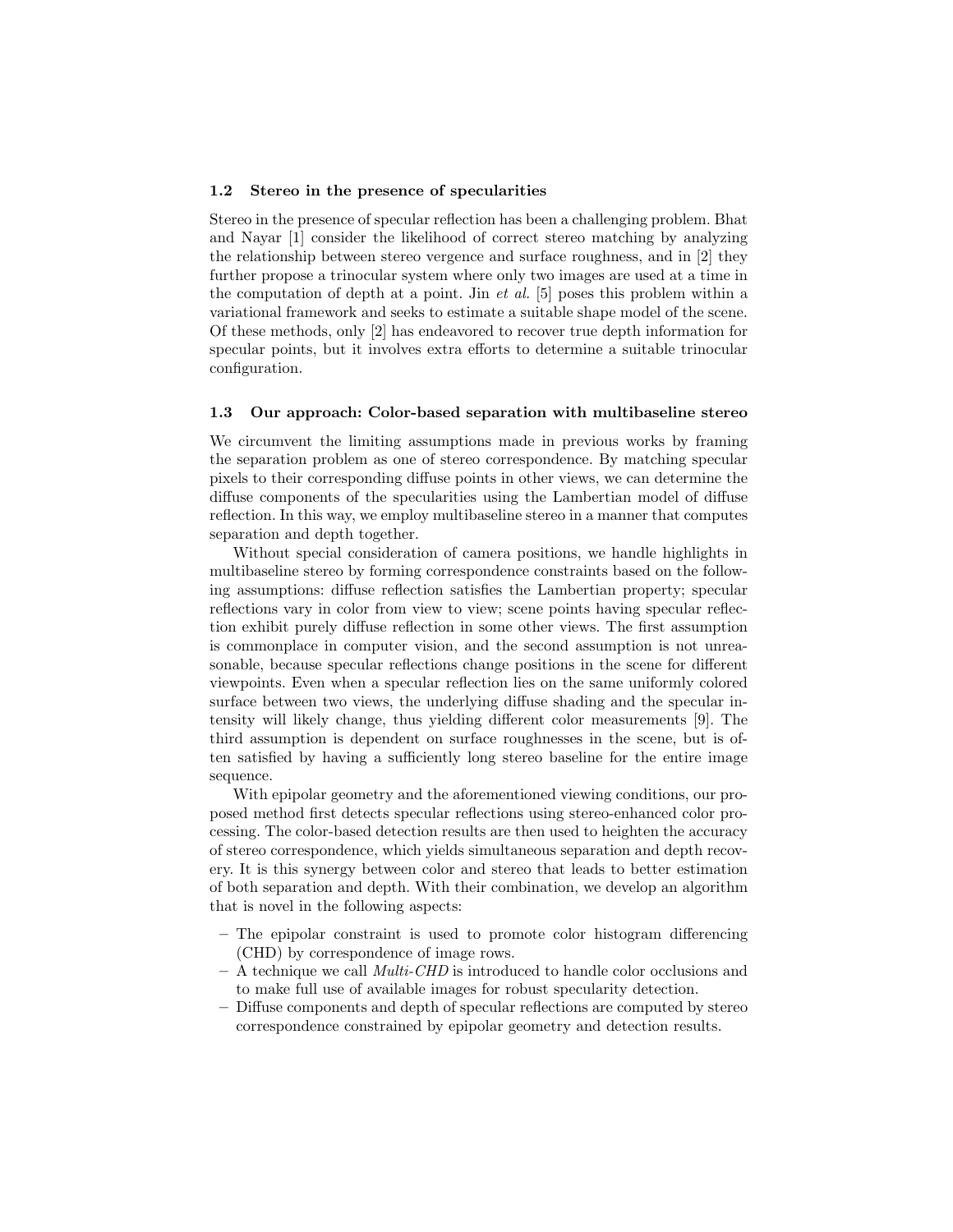In comparison with previous separation approaches, our use of multibaseline stereo provides significant practical advantages. First, prior image segmentation and consistency among neighboring pixels are not assumed. Second, our method is robust to moderate amounts of interreflection, which are present in most real scenes. Third, capture of image sets can potentially be done instantaneously, since we do not require polarizer rotations or changes in lighting conditions that prohibit possible frame-rate execution. These three properties make our method more feasible than any previous method.

The remainder of this paper is organized as follows. Section 2 describes the details of specularity detection by color histogram differencing under epipolar constraints. These detection results are used in Section 3 to constrain stereo correspondence, which determines specularity separation and depth. The effectiveness of our algorithm is supported by experimental results presented in Section 4, and the paper closes with a discussion and some conclusions in Sections 5 and 6, respectively.

## 2 Color histogram differencing

For specularity detection, we develop a novel method that takes advantage of multibaseline stereo to improve color histogram differencing. CHD, introduced in [9], is based upon changes in the color of a specular reflection from view to view. Under the Lambertian property, the diffuse colors of a scene are viewpoint independent, with the exception of occlusions and disocclusions. Since the scene location of a specular reflection changes from view to view, its underlying diffuse reflection can differ in shading or color. The underlying diffuse color is a component of the overall specular color, so a specular reflection will change in color between different views.

This difference in behavior between specular and purely diffuse reflections is exploited by CHD to detect specularities. Suppose that we have two images  $I_1$  and  $I_2$  of the same scene taken from different viewpoints. For each image  $I_k$ , its pixel colors can be mapped into a binary RGB histogram  $H_k$ , such as those shown in Fig. 1. If a scene point contains purely diffuse reflection, then its positions in  $H_1$  and  $H_2$  will be identical. A specular reflection in  $H_1$ , however, will have a shifted histogram position in  $H_2$ . By subtracting points in  $H_2$  from  $H_1$ , we can detect the specular pixels in  $I_1$ :

$$
H_{1,spec} = H_1 - H_2 = \{ p \mid p \in H_1, p \notin H_2 \}.
$$

Because of image noise and other unmodelled effects, some leeway is allowed in the differencing such that slight differences in histogram point positions between  $H_1$  and  $H_2$  do not indicate specularity.

In the remainder of this section, we present our method of specularity detection based on CHD. First we describe tri-view CHD, which extends standard CHD to a trinocular multibaseline stereo setting in a way that takes advantage of epipolar geometry and addresses color occlusion. Then we generalize tri-view CHD to make full use of the abundant stereo images in a method we call multi-CHD.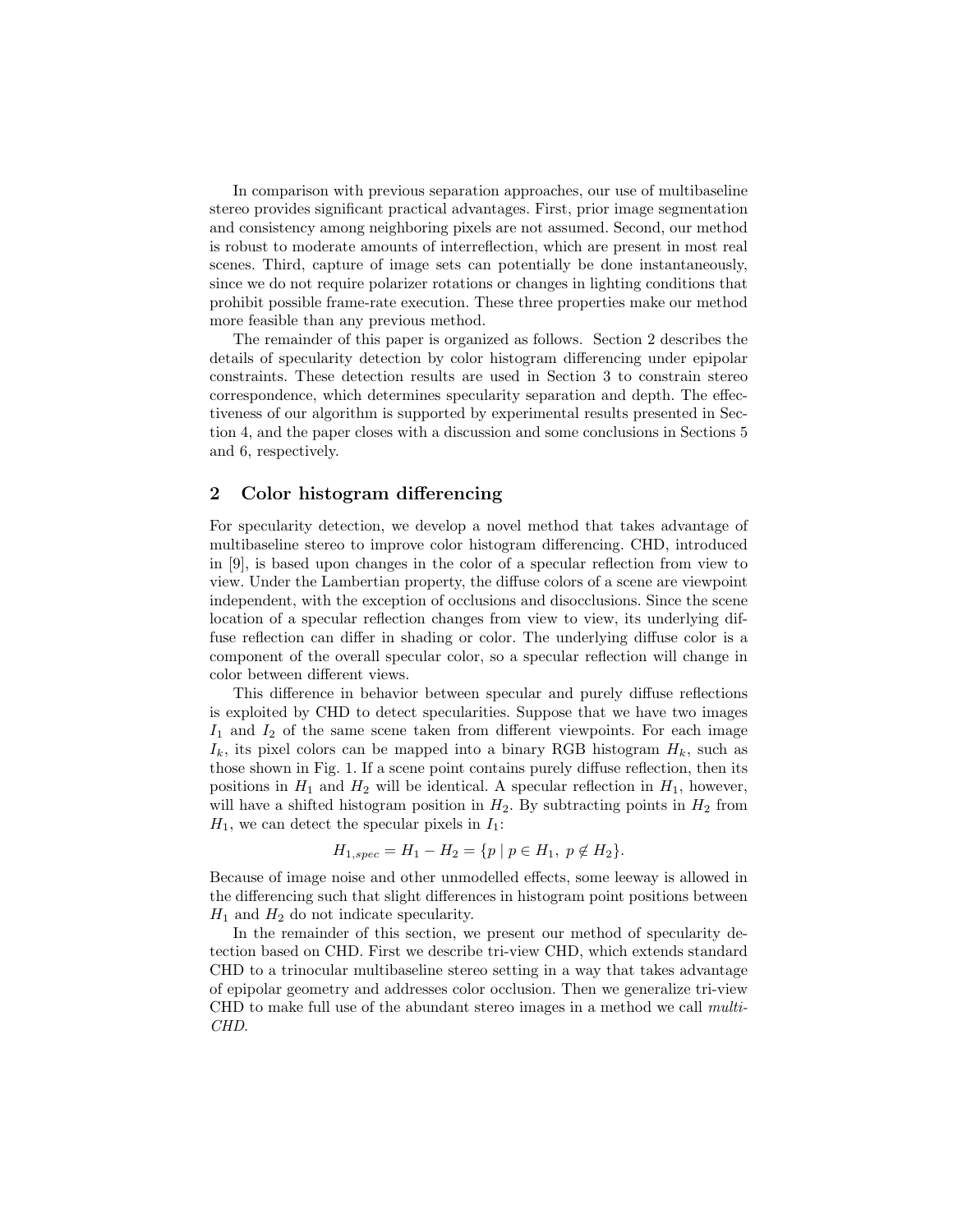

Fig. 1. Standard CHD. Since specular reflections generally change in color from one view to another, they can be detected by histogram differencing.

#### 2.1 Tri-view CHD

Two major obstacles for standard CHD are histogram clutter and color occlusions. When parts of a histogram are crowded with points, CHD can fail because specular histogram points in one view can possibly be masked by other points, diffuse or specular, with similar color in another view. When this happens, specular pixels go undetected. The change in viewpoint also presents difficulties for CHD because diffuse colors present in one view may be occluded in another view by scene geometry or specular reflections. As a result, diffuse pixels are mistakenly detected as specular. To address both of these problems, we present a method called tri-view CHD.

In standard CHD, differencing is done between histograms formed from entire images. Because of the large number of pixels involved, there often exists much crowding in color histograms. To reduce this clutter, we take advantage of epipolar geometry, which allows us to decrease the number of histogram points by differencing image rows rather than entire images. In multibaseline stereo, the correspondence between images rows is simply the matching scanlines. For tri-view CHD, matching scanlines for three images are illustrated in Fig. 2 and are denoted as  $I_C$  for the central (reference) viewpoint,  $I_L$  for the left viewpoint, and  $I_R$  for the right viewpoint. The histograms corresponding to these scanlines are respectively labelled  $H_C$ ,  $H_L$  and  $H_R$ .

We use three images to lessen the effects of occlusion caused by both geometry and specular reflections. Diffuse reflection in  $I_C$  that is geometrically occluded in  $I_L$  or  $I_R$  are present in the histogram  $H_L \cup H_R$ , because different parts of the scene are occluded when changing the viewpoint to the left or to the right. The same is true for diffuse reflection in  $I_C$  that is occluded by specularity in  $I_L$  or  $I_R$ . Based on this observation, we can formulate the set of histogram points in  $H_C$  that contain specular reflection as

$$
H_{C,spec} = H_C - (H_L \cup H_R).
$$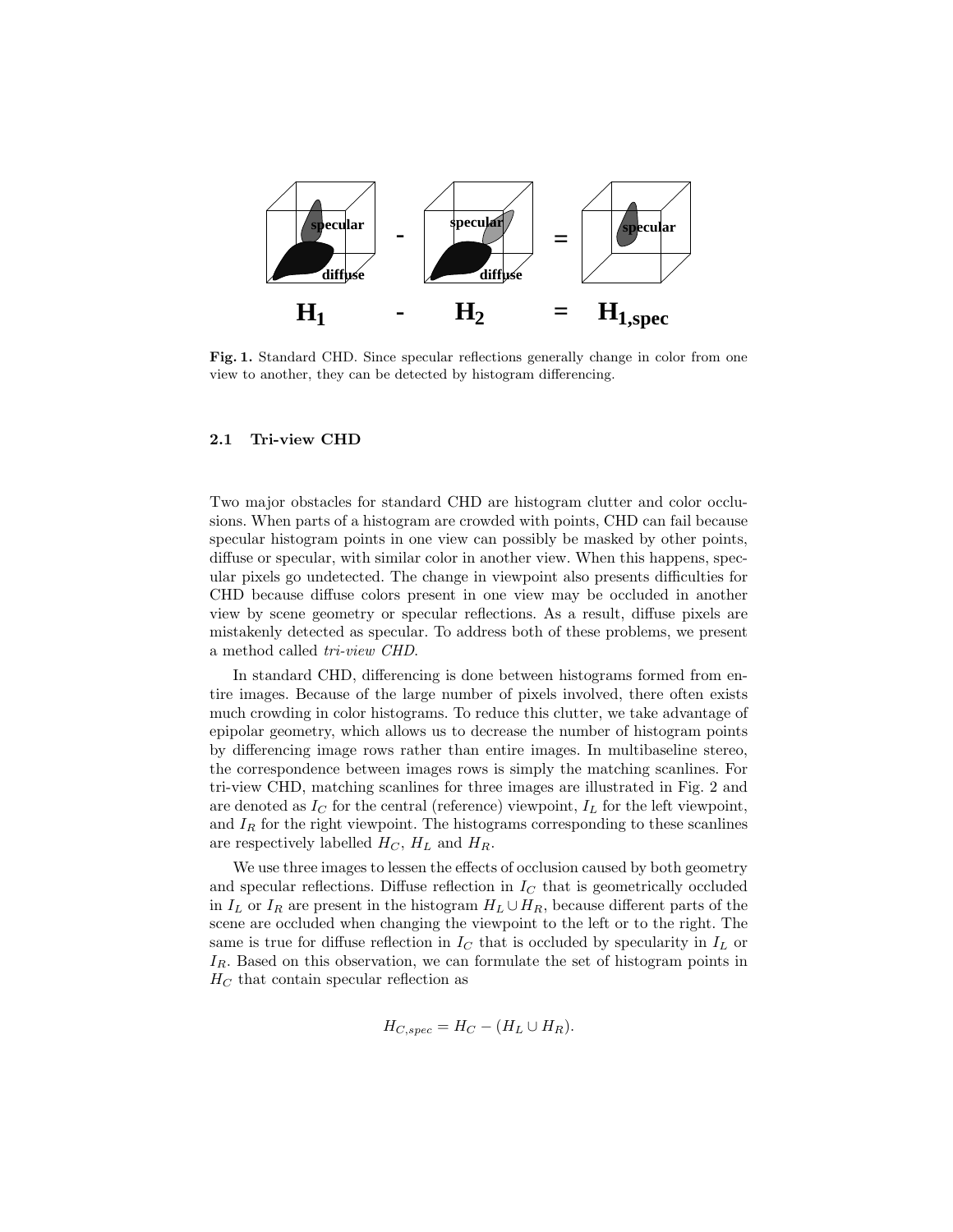

Fig. 2. Tri-view CHD. In the multibaseline camera configuration, matching epipolar lines are used for histogram differencing.

The detected specular histogram points are backprojected to the image to locate the specular pixels, which we represent as a binary image:

$$
S_C(x,y) = \begin{cases} 0 & \text{if } I_C(x,y) \text{ is non-specular} \\ 1 & \text{if } I_C(x,y) \text{ is specular.} \end{cases}
$$
 (1)

This consideration of occlusion effects and cluttering in CHD diminishes both the number of false positives and the number of missed detections.

Although we can compute the detection using tri-view CHD, the results can be sensitive to viewpoint intervals. For intervals that are too small, specularity color may not differ significantly, and for very large intervals visibility differences arise. Since an appropriate interval is dependent on scene geometry and surface roughnesses, it is impractical to compute. But since a multibaseline stereo sequence contains many viewpoints from which to form image triplets, we can make use of these available images for more robust detection.

#### 2.2 Multi-CHD

We refer to use of the entire stereo sequence for tri-view CHD as multi-CHD. To explain this technique, let us consider the camera configuration illustrated in Fig. 3, with  $(2n+1)$  viewpoints from which we capture  $(2n+1)$  images labelled as  $\{I_{L_n}\ldots I_{L_2}, I_{L_1}, I_C, I_{R_1}, I_{R_2}\ldots I_{R_n}\}$ . For the center reference image  $I_C$ , we can form *n* different uniform-interval triplets  $\{I_{L_k}, I_C, I_{R_k}\}\$  for  $k = 1, 2...n$ . Tri-view CHD can be performed on each of these triplets as described in the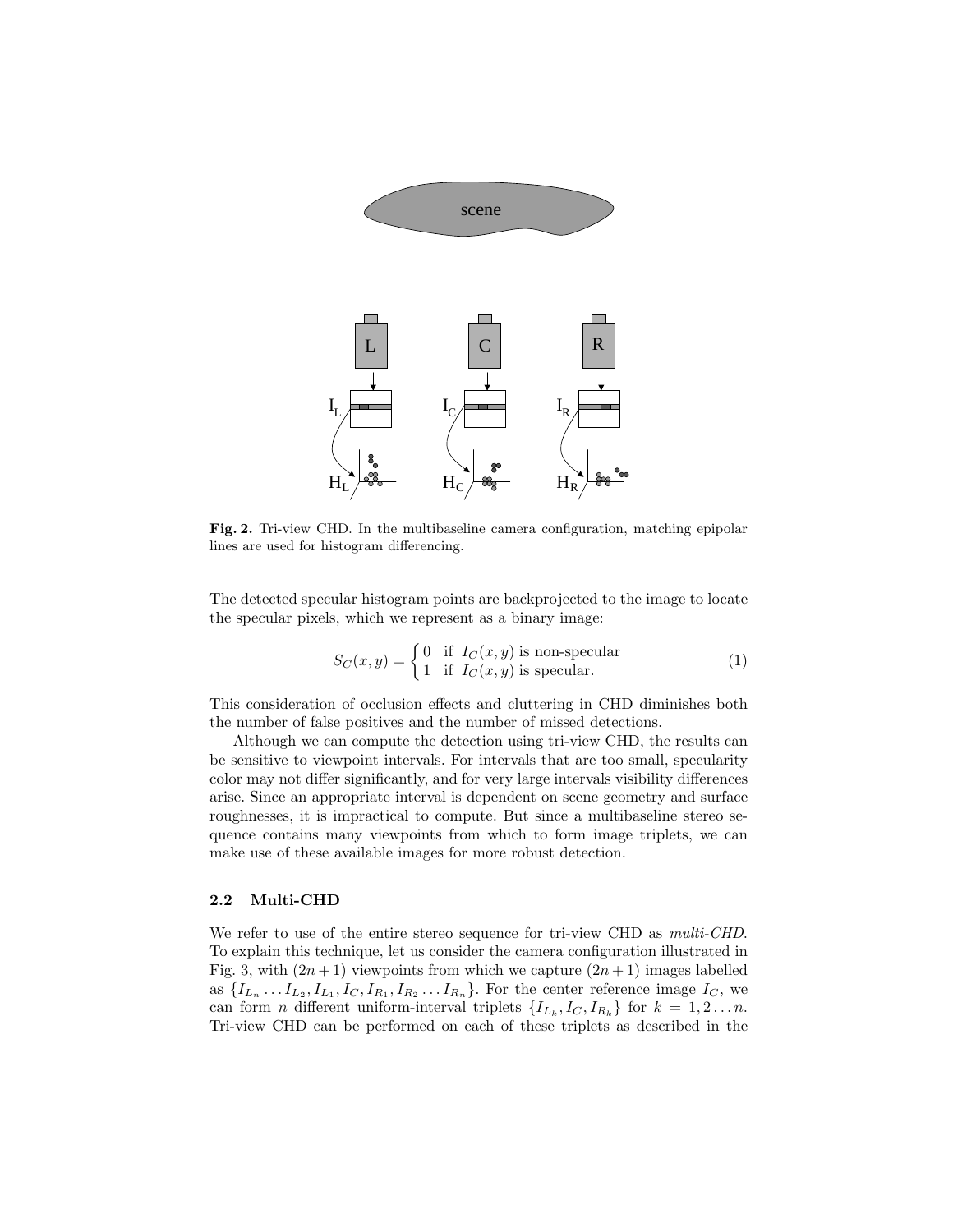

Fig. 3. Camera configuration for Multi-CHD.

previous subsection to form k specular point sets  $S_{C,k}$ . These sets are used to vote for the final detection results.

Voting is an effective method for obtaining a more reliable result by combining data from a number of sources. The voted output reflects a consensus or compromise of the information. For each image pixel, it is deemed specular if the compromise of the information. For each image pixel, it is deemed specular if the number of votes from  $S_{C,k}$  exceeds a given threshold t, i.e., if  $\sum_{k=1}^{n} S_{C,k} > t$ .

Although we employ this basic voting scheme, it may be enhanced by weighting votes according to its distance from the reference viewpoint. Additionally, the reliability of voting can be improved by increasing the number of statistically independent voters [8]. This can be done by considering image triplets where the viewpoints are unevenly spaced, or by generalizing the multi-CHD concept to a 2D grid of cameras.

## 3 Stereo correspondence for specular reflections

Once we detect the specular pixels in an image, we attempt to associate them to their corresponding diffuse points in other images to determine separation and depth. Because of the large differences in intensity and color, a correspondence cannot directly be computed between a specular pixel and its diffuse counterpart, so we instead correspond diffuse pixels of other images under the constraint of their disparity relationship to the specular pixel in the reference image.

In our approach, we first use multibaseline stereo to compute initial disparity estimates for diffuse reflection. With these diffuse disparities, we impose a continuity constraint to determine a search range for estimation of specular disparities. This second round of stereo combines the use of spatially flexible windows and a dynamically selected subset of images with which to compute the matches. Upon determining the correspondence, a diffuse component is estimated for producing the separation, and the computed disparity gives the true depth.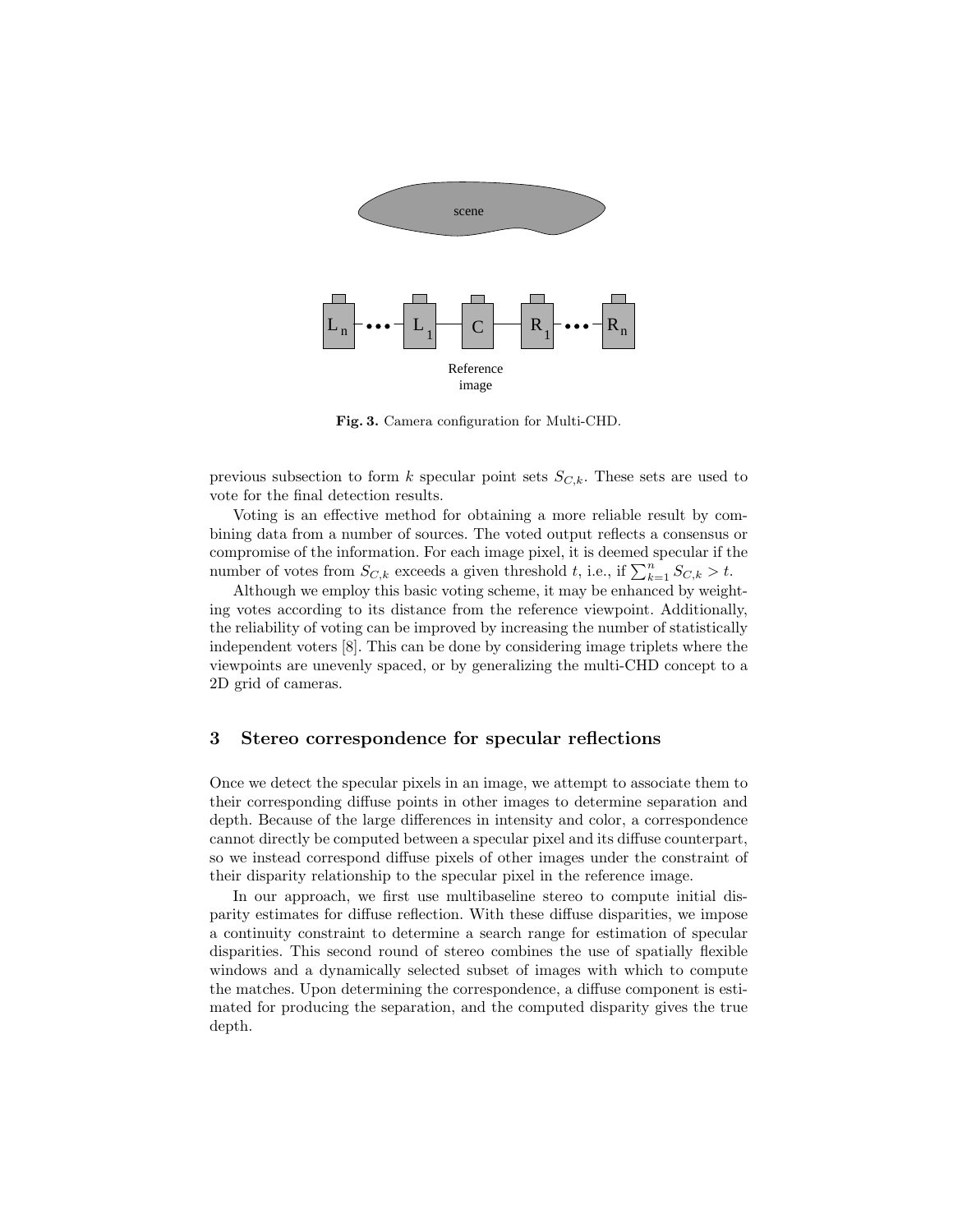#### 3.1 Initial depth estimation for diffuse reflection

Our specular correspondence method begins with an initial depth estimate that employs the epipolar constraint. This preliminary estimate is reasonably accurate for purely diffuse pixels, and it is used to facilitate more precise depth estimation for specular pixels. The uncertainty of this estimate can also be used as an additional independent cue for specularity detection.

For a forward-facing multibaseline stereo configuration [13], disparity varies linearly with horizontal pixel displacement. In order to estimate the disparity for a pixel  $(x, y)$ , we first aggregate the matching costs over a window as the sum of sum of squared differences (SSSD), namely

$$
E_{SSSD}(x, y, d) = \sum_{k \neq 0} \sum_{(u,v) \in W(x, y)} \rho(I_0(u, v) - \hat{I}_k(u, v, d)),
$$
 (2)

where  $\rho(\bullet)$  is the per-pixel squared Euclidean distance in RGB between reference image  $I_0$  and  $\hat{I}_k$  (warped image of  $I_k$  at disparity d).  $W(x, y)$  is a square window centered at  $(x, y)$ .

For each non-specular pixel  $(x, y)$  in the reference image as determined by multi-CHD, the minimum  $E_{SSSD}$  for different disparity values determines the estimated disparity  $d$  and the uncertainty  $u$  of the estimation:

$$
d(x,y) = arg \min_{d} E_{SSSD(x,y,d)} \text{ and } u(x,y) = \min_{d} E_{SSSD(x,y,d)}.
$$

Similar to confidence measures in other stereo works, u gauges uncertainty because match quality is poor when its value is high. This quantity will later be used within a confidence weight for disparity estimates, and additionally, it can be used as a cue for specular reflection. Pixels with uncertainty above a specified threshold can be added to the multi-CHD detection results.

To handle occlusions which pose a problem in dense multi-view stereo, we incorporate shiftable windows and temporal image selection [6] to improve the matching of boundary pixels and semi-occluded pixels. Since specular points cannot be matched in this way, we more carefully correspond them using the continuity constraint.

#### 3.2 Continuity constraint

With the computed disparity estimates for diffuse pixels, we calculate a disparity search interval for specular pixels using the continuity constraint. Based on the cohesiveness of matter, the continuity constraint proposed by Marr and Poggio [10] claims that disparity should vary smoothly throughout an image, given opaque material and piecewise continuous surfaces. The failure of this assumption at depth discontinuities can be remedied by using a large window for SSSD computation. We can safely impose this constraint to get an initial estimate and search range of disparity for specular points, even if they are located near depth discontinuities.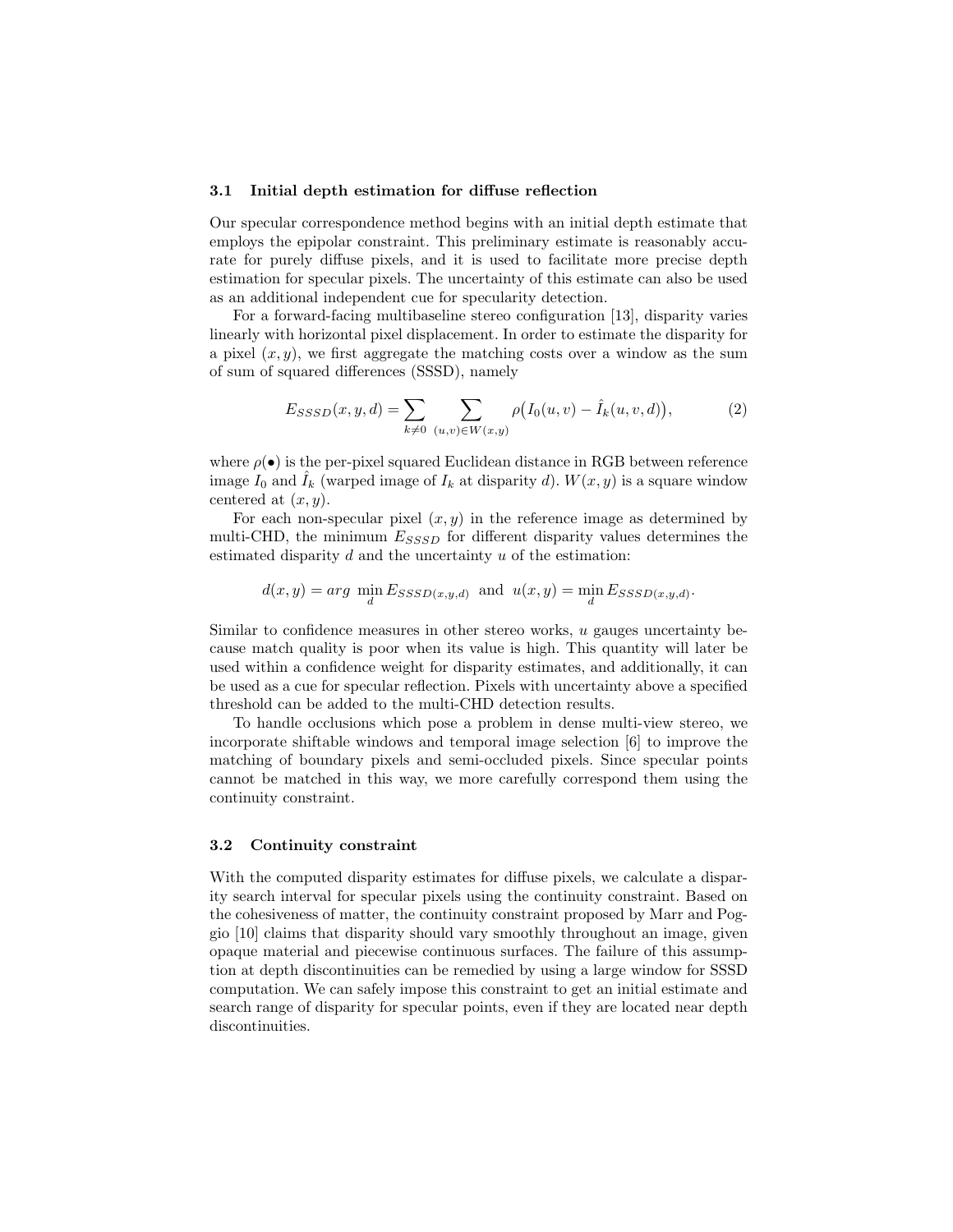We implement the continuity constraint using  $k$ -Nearest Neighbors (k-NN). For a particular specular point  $S(x, y)$ , we find k nearest neighbor points that are nonspecular around it. Their disparity estimates  $d_l$  for  $l = 1...k$  are accompanied by corresponding uncertainty values  $u_l$  that indicate estimation quality. The initial estimate for disparity is expressed in terms of the  $k$  nearest neighbor disparities weighted by the reciprocal of their uncertainty values, i.e., P neignior disparities weighted<br>  $d_i(x, y) = \sum_l d_l u_l^{-1} / \sum_l u_l^{-1}.$ 

From this initial estimate, we restrict the search range of possible disparities to be within a preset bound  $d_r$  so that the disparity candidate interval  $D(x, y)$ for  $S(x, y)$  is l<br>E

$$
D(x, y) = [d_i(x, y) - d_r, d_i(x, y) + d_r]. \tag{3}
$$

We take  $d_r$  in our experiments to be equal to the standard deviation of the initial disparity estimates over the image.

#### 3.3 Shiftable and flexible windows

Since pixels with specular reflection degrade area-based correlation, we employ shiftable and flexible windows, rather than a fixed window, to get a selectively aggregated matching error. The basic idea of shiftable windows is to examine several windows that include the pixel of interest, not just the window centered at that pixel. This strategy has been shown to effectively deal with occlusions [11] [3]. We extend this idea by excluding pixels detected as specular in the previous section. This results in shiftable windows with flexible shapes, and we show it improves the matching of pixels that are specular in some images and non-specular in others. This is furthermore effective in dealing with pixels near the boundary between specular and diffuse regions.

In the formation of these flexible windows, we use the specular detection  $S_k$ from (1) for respective images  $I_k$ . For correspondence between image pairs  $I_0$ and  $I_k$ , we modify the  $n \times n$  shiftable window  $W_{n \times n}(x, y)$  that includes  $(x, y)$  into the window  $W_f(x, y)$  whose support is flexibly shaped to exclude specularity:

$$
W_f(x,y) = \{(u,v)|(u,v) \in W_{n \times n}(x,y), S_0(u,v) = 0, S_k(u,v) = 0\}.
$$
 (4)

In the case where the number of valid pixels in a window falls below a threshold, we progressively increase the original window size.

Over this flexible and shiftable window, we aggregate the raw matching cost to compute the SSD:

$$
E_{SSD}(x, y, d, k) = \frac{\sum_{(u,v)\in W_f(x,y)} w(u,v) E_{raw}(u,v,d,k)}{\sum_{(u,v)\in W_f(x,y)} w(u,v)},
$$

where  $w(u, v)$  is the support weight of each pixel in  $W_f(x, y)$  for  $(x, y)$ , which we set to the constant 1 to get the mean.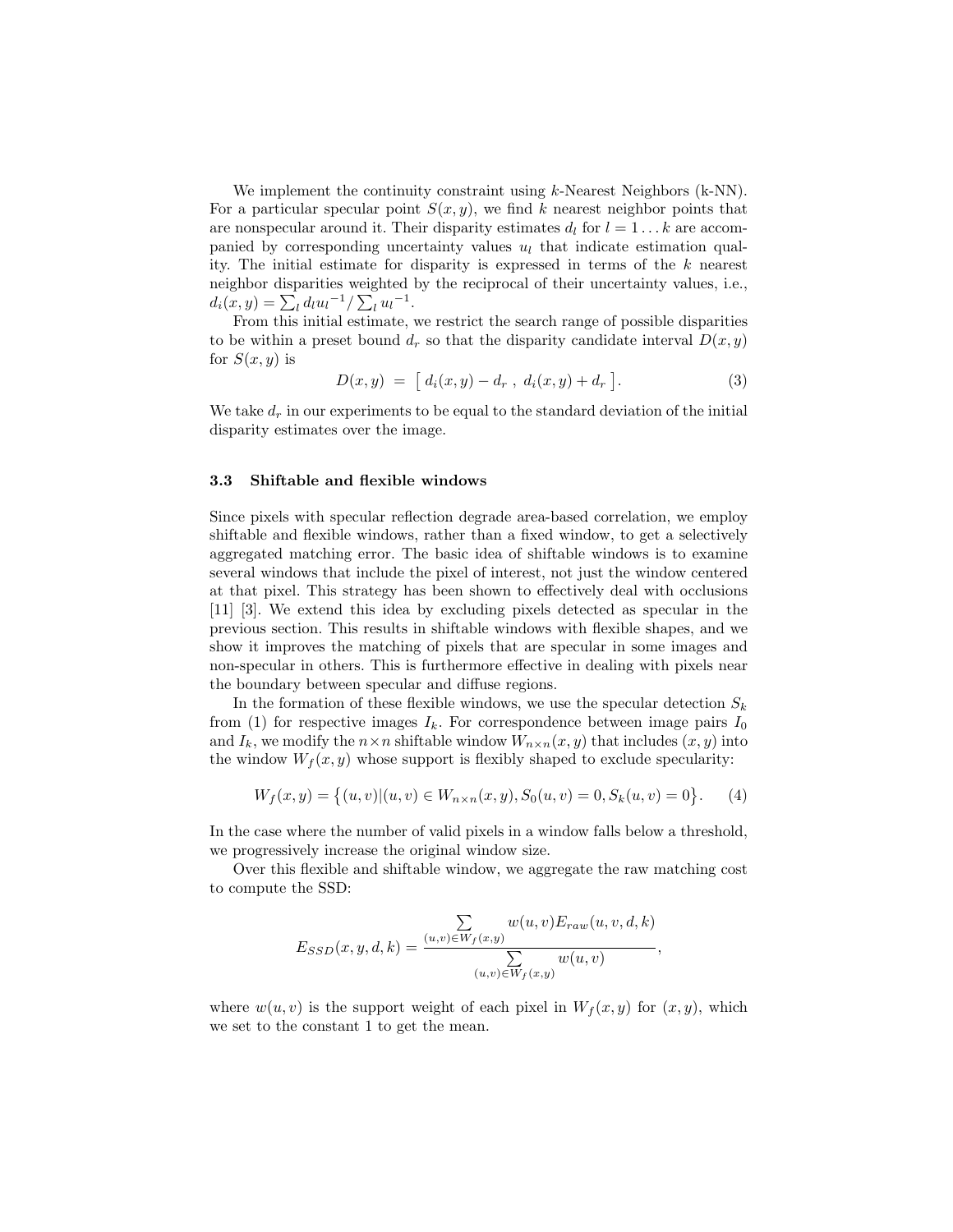#### 3.4 Temporal selection

Rather than summing the match costs over all views, a better approach would be to dynamically select a subset of views where the support window is believed to be mostly diffuse and unoccluded. Towards this end, we can formulate from the specular detection results a temporally selective aggregated matching error:

$$
E_{SSSD}(x, y, d) = \frac{\sum\limits_{k \neq 0} \sum\limits_{C(x,y) > T} wt(k) E_{SSD}(x, y, d, k)}{\sum\limits_{k \neq 0} \sum\limits_{C(x,y) > T} wt(k)},
$$

where

$$
C(x,y) = \sum_{(u,v)\in W_f(x,y)} [1 - S_k(u,v)].
$$
\n(5)

The constraint  $C(x, y) > T$  ensures that in the selected views the correlation window includes an appropriate number of diffuse points, where  $T$  is a percentage of pixels in the original  $n \times n$  shiftable window. The factors  $wt(k)$  are weights of  $E_{SSD}(x, y, d, k)$  which could normalize for the number of temporally selected views. We instead use these weights to deal with occlusions in the selected views. Views with a lower local SSD error  $E_{SSD}(x, y, d, k)$  are more likely to have visible corresponding pixels, so we set  $wt(k) = 1$  for the best 50% of images satisfying constraint (5), and  $wt(k) = 0$  for the remaining 50%. This temporal selection rule is similar to that described in [6].

Finally, we adopt a winner selection strategy to compute the final disparity:

$$
d(x,y) = arg \min_{d \in D(x,y)} E_{SSSD}(x,y,d),
$$

where  $D(x, y)$  is the candidate interval for disparity given in (3).

#### 3.5 Separation and depth estimate

Upon corresponding a specular point  $P_S$  to a diffuse point  $P_D$  in any other view, we can directly compute depth from the disparity and can theoretically take the color of  $P_D$  as the diffuse component of  $P_S$ , because of the Lambertian diffuse reflection assumption. The specular component can simply be computed as the difference in color between  $P_S$  and  $P_D$ . In reality, we must also account for noise and mismatches. So we find all possible corresponding diffuse points in the light field for  $P<sub>S</sub>$ , and then compute the mean value of the color measurements to obtain  $P_D$ .

### 4 Experimental results

In this section, we present results on synthetic and real image sequences to validate our approach. For both sequences, our algorithm settings are a multi-CHD voting threshold of 50% and a CHD differencing distance threshold equal to one standard deviation of the image noise. The depth interval values  $d_4$  in (3) are 1.4 for synthetic images and 2.2 for real images.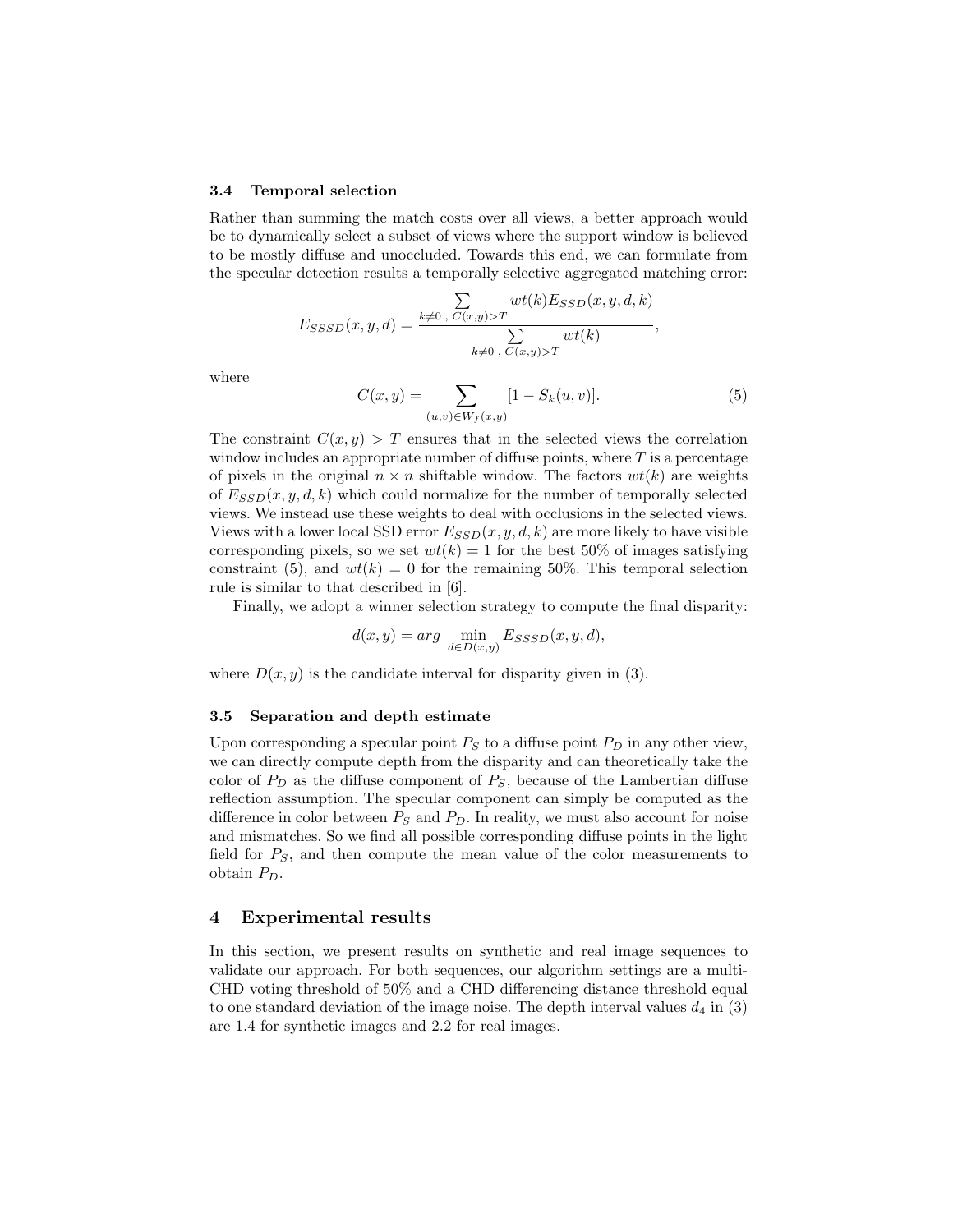#### 4.1 Synthetic image sequence

Experiments on synthetic images are used for comparison to ground truth data. Our synthetic sequence consists of 57 images generated using Phong shading. The baseline distance between consecutive views is 3.125mm.

Fig. 4 displays images of our results. An image taken from our sequence is shown in (a). For this image, ground truth and our own detection images are exhibited in (b) and (c) respectively. When the scene patch for a pixel contains more than one color, color blending occurs because of pixel integration. The balance of this blending along color boundaries will change from view to view, so these pixels are mistakenly detected as specular by CHD.

In (d-f), an image comparison of depth recovery is shown. Our depth estimation (f) more closely resembles the ground truth (d), because of our consideration of specular reflections. When specularities are disregarded as in (e), incorrect virtual depths are computed instead.

The images  $(g-i)$  show the ground truth separation and our own. Our result is similar to the ground truth, even though several pixels of the fruit in the bowl contain specularity throughout our image sequence. When this happens, our method tends to match with neighboring pixels, which gives a reasonable approximation of the diffuse component.

#### 4.2 Real image sequence

For a real sequence, we use 64 images with a baseline distance between consecutive views of 7.8125mm and a focal length of 60mm. For SSD matching, we use a window size of 9x9 and only eleven consecutive images for depth recovery, to avoid non-constant disparities that can result from large baselines. Fig. 5(a) displays an image from this sequence, and (b) exhibits our detection result by multi-CHD. There exist some false detections mainly due to color blending, but the true specular areas are mostly found. For specular reflections on the wooden bowl, the watermelon and the leaves, the depth recovery without consideration of specular reflections in (c) gives an inaccurate virtual depth, while our estimation in (d) appears to approximate the true depth. The apple presents difficulties due to lack of texture, which is problematic for all stereo methods. Our diffuse and specular separation results are shown in (e) and (f), respectively. Notice that although depth recovery is inaccurate for textureless regions like the apple, its separation result is not bad because correspondence is made with some other points in the textureless region, whose diffuse component is often close to being correct.

Differences between tri-view CHD and standard (full-image) CHD are demonstrated in Fig. 6. In (a), we show the result of standard CHD between the reference image and the image taken 7.8125cm to the left. Because of color occlusions due to differences in scene visibililty, standard CHD detects many false positives on the right side of the image. Moreover, for the large specular area on the wooden bowl, there are many missing detections that result from histogram crowding. For standard CHD with the image taken 7.8125cm to the right, it is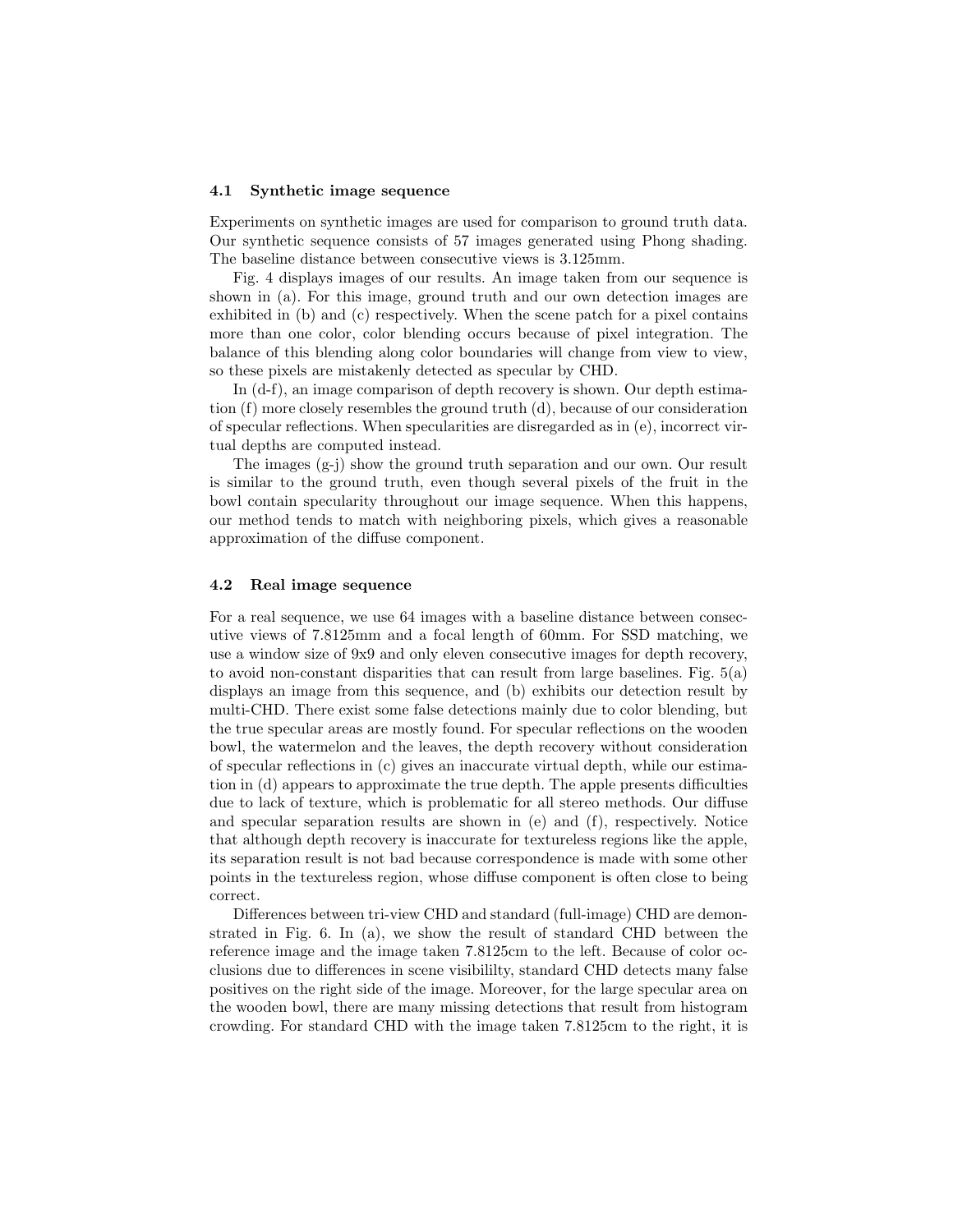seen in (b) that color occlusions cause many false positives on the left side, and there are missing detections on both the wooden bowl and the watermelon. Triview CHD using these three images produces the result in (c), in which the color occlusion and histogram crowding problem is better handled. A combination of (a) and (b) cannot generate the results in (c), and we improve upon this result using all views in multi-CHD to get the detection shown in Fig 5(b).

## 5 Discussion

In previous separation works, there is a strong dependence on segmentation to provide constraints on the diffuse component of specular reflections. Rather than relying on segmentation to get this information, we transfer this burden to stereo, for which this problem is more tractable. Separation methods require segmentation to group pixels into uniform-reflectance regions that contain both specular and diffuse reflections. Because of the large and often sharp intensity differences between the two forms of reflection, such a segmentation is difficult to compute. In stereo, the problem becomes one of matching equal-intensity diffuse pixels under the constraint of the specularity position, which should be easier than matching diffuse and specular pixels.

In the experimental results, color mixing was mentioned as an obstacle to detection, but was nevertheless processed correctly for the separation result. Other image effects that can disrupt our algorithm include color saturation, which can lead to crowding in a small part of the color histogram. Saturation can be substantially reduced or eliminated by capturing high dynamic range images [4]. Another obstacle is image noise, which can reduce accuracy in both detection and correspondence, but this can be remedied by averaging multiple images for each view.

Problems can also arise when our viewing assumptions are not held. Diffuse reflection from very rough surfaces may not follow the Lambertian model, and this is a hindrance for specularity detection and stereo correspondence in general. Our second and third assumptions, that specular color changes among viewpoints and that a specular scene point in one view is diffuse in some other views, are ordinarily broken when specular reflections exhibit little displacement among the stereo views. This may occur in areas of very high curvature and on surfaces with large roughness, because single pixels contain a broad range of surface normals in these cases. Although separation is difficult in such areas, the effect on stereo correspondence might not be substantial, since specularities behave similarly to fixed scene features.

## 6 Conclusion

We have described a new approach for identifying and separating specular components from an input image sequence. It integrates color analysis and multibaseline stereo in a single framework to produce accurate separation and dense true depth. The color analysis, which identifies specular regions, is in the form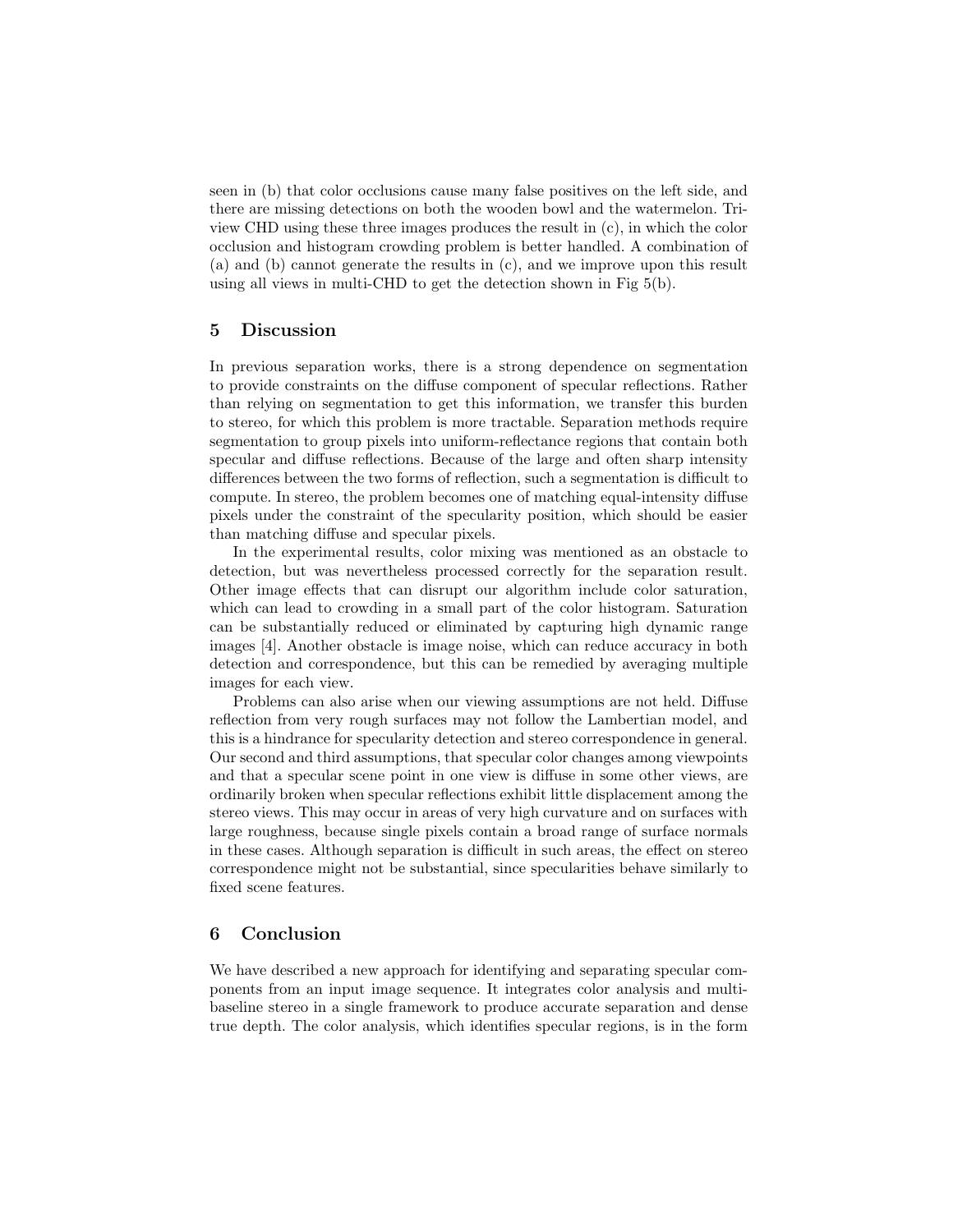











Fig. 4. Experimental results for synthetic scene: (a) original image; (b) ground truth detection of specular reflection, with white points representing specular and black ones representing diffuse; (c) our detection (d) ground truth depth; (e) depth estimation without special processing for specularities; (f) depth estimation using our approach; (g) ground truth diffuse component; (h) our separated diffuse component; (i) ground truth specular component; (j) our separated specular component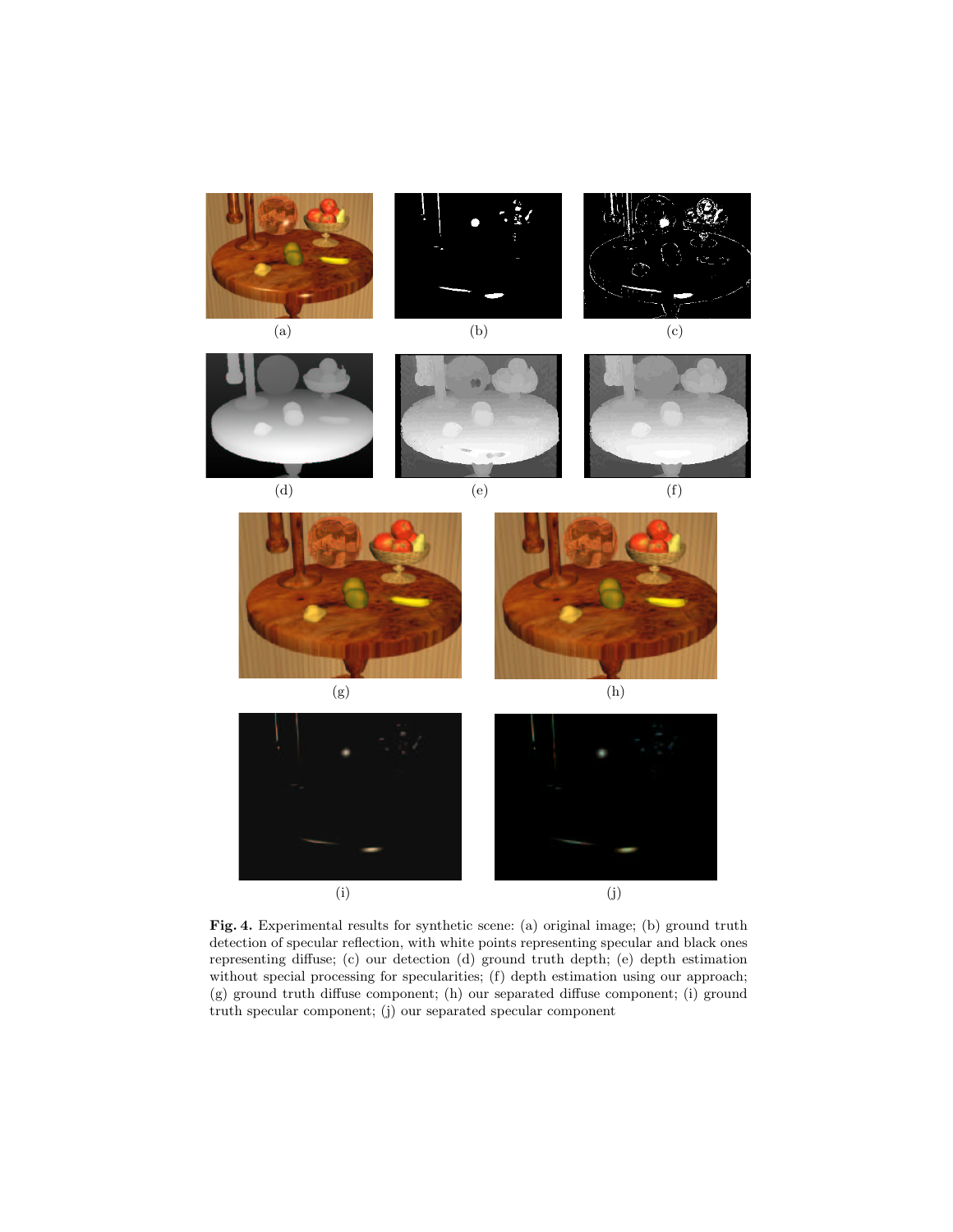





Fig. 5. Experimental results for real scene: (a) original image; (b) detection of specular reflection, with white points representing specular and black ones representing diffuse; (c) depth estimation without special processing for specularities; (d) depth estimation using our approach; (e) separated diffuse component; (f) separated specular component



Fig. 6. Comparison of tri-view CHD with standard CHD (a) standard CHD between reference image and 10th image in sequence to the left; (b) standard CHD between reference image and 10th image in sequence to the right; (c) tri-view CHD